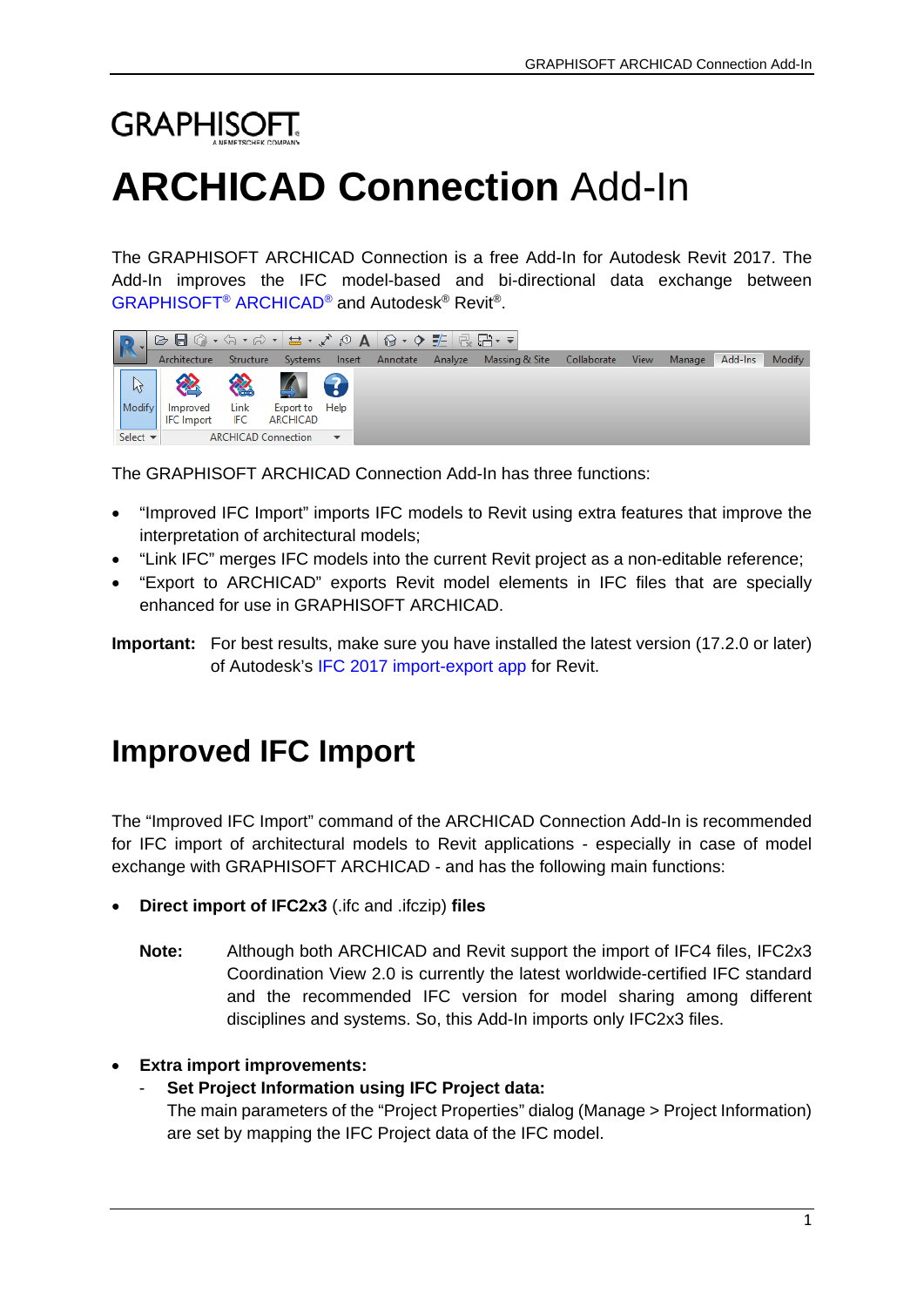#### - **Correction of True North settings:**

Revit "True North" data is set by using the North direction of the IFC model.

**Note:** It is recommended to use a common anchor/reference point to facilitate coordination of models from different programs. To define this reference point, use Survey Point. Both ARCHICAD (from version 20) and Revit provide a function to define Survey Point.

# - **Conversion of Structural Floor elements:**

Load-bearing IFC Slabs are converted to Revit Structural-type Floor elements.

- **Improved import of IFC Spaces:** IFC Spaces (ARCHICAD Zones) are converted to Revit Room elements by placing them at their correct locations.
- **Mapping of ARCHICAD Renovation Status to Revit Phasing:** ARCHICAD "Renovation Status" is converted to Revit "Phasing" data. Phase mapping takes place based on the current Revit template's first and last project phase, as defined in "IFC Options" (Open menu).
	- **Example:** With the "Architectural" (default.rte) template, the imported ARCHICAD "Renovation Statuses" are mapped as "Existing" and "New Construction" phases. Thus, all imported Views are assigned a "Phase Filter" that displays elements having a "New" or "Existing" status (and hides elements having a "Demolished" status).

- **Override the Detail Level and Visual Style of the template Views:** This function sets "Fine" Detail Level and "Consistent Colors" Visual Style for all Views defined in the template which the IFC import is applied for. It also creates a default 3D View (if not available in the template) with the "Fine" Detail Level and "Consistent Colors" Visual Style display settings.

- **Import of all IFC parameters as schedulable Revit parameters** (optional)**:**

This function imports all Attributes, Properties and Classification Reference data of the IFC model elements as schedulable Revit parameters in the group called "IFC Parameters". A Property name is shown together with its container "Property Set" name in brackets. The value of a Classification Reference parameter consists of its "Item Reference" and/or the "Name" component. Unicode file encoding is fully supported by property value import.

- **Auto-Join Elements** (optional)**:** This function joins Walls automatically to other Walls or to Columns. For more control over the import results, try disabling this function.
- **Correct lines that are slightly off axis** (optional)**:** If you enable this option, lines that are slightly off-axis will snap to the nearest axis. This may eliminate some warning messages, but may also modify the shape of sketch-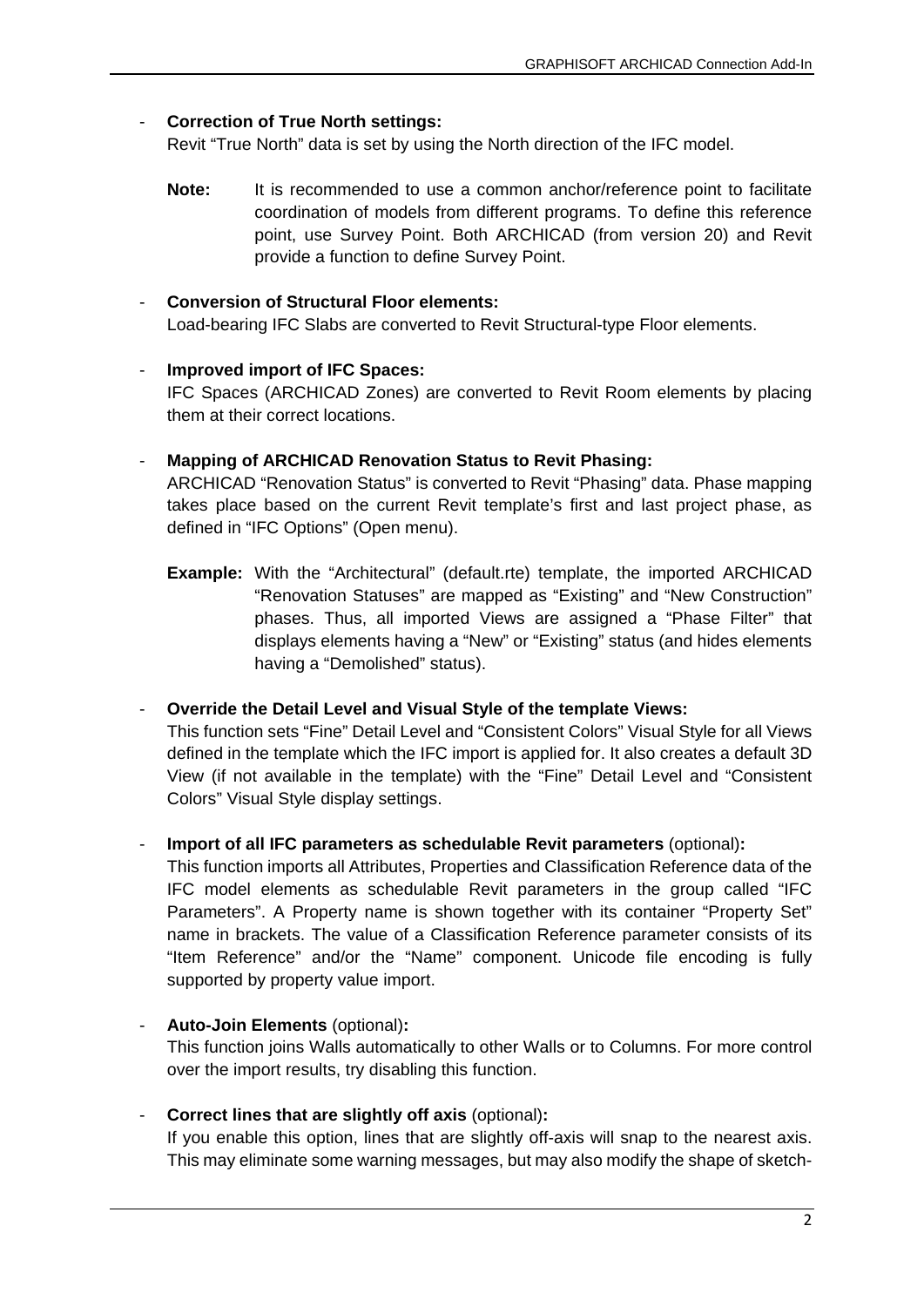based elements and extrusions. To retain the original geometry, leave this option disabled.

The steps of the improved architectural model import:

- 1. In Revit 2017, go to the "ARCHICAD Connection" panel on the Add-Ins ribbon and click the "Improved IFC Import" command.
	- **Note:** The "Improved IFC Import" function uses the settings of Revit's "IFC Options" (Open menu). Revit generates "Generic Model" category elements from some special IFC entity types. For example, an IfcFlowController or an IfcCovering element is converted to Generic Model element by default. If you want to manage the target Revit category type for the imported model elements by IFC entity type, you should modify and save the mapping rule before using the "Improved IFC Import" command. The mapping of ARCHICAD "Renovation Status" to Revit "Phasing" is also done based on the template's phasing settings (if any) defined at "IFC Options" (see above).
- 2. In the open dialog box, select the IFC(2x3) file you would like to import.
- 3. The Add-In imports the IFC model with corrections and improvements.
- 4. After finishing the IFC model import, a dialog box summarizes the results of the improved import processes.

# **Link IFC**

This command runs Revit's Link IFC function, which is recommended for inserting IFC models to the current Revit project as references.

Linking the IFC file allows you to see the model while you continue working in Revit. You cannot edit the IFC model in Revit. If you later update the original IFC file, the Revit model will reflect the changes when you reload the IFC file with Manage Links (Insert menu).

Read Revit's [Help](http://help.autodesk.com/view/RVT/2017/ENU/?guid=GUID-DE8B322A-A507-4E03-93EC-AA21F354E43B) for more information on this function.

# <span id="page-2-0"></span>**Export to ARCHICAD**

The "Export to ARCHICAD" command of the Add-In is recommended for IFC model export from Revit applications to GRAPHISOFT ARCHICAD, and has the following main functions: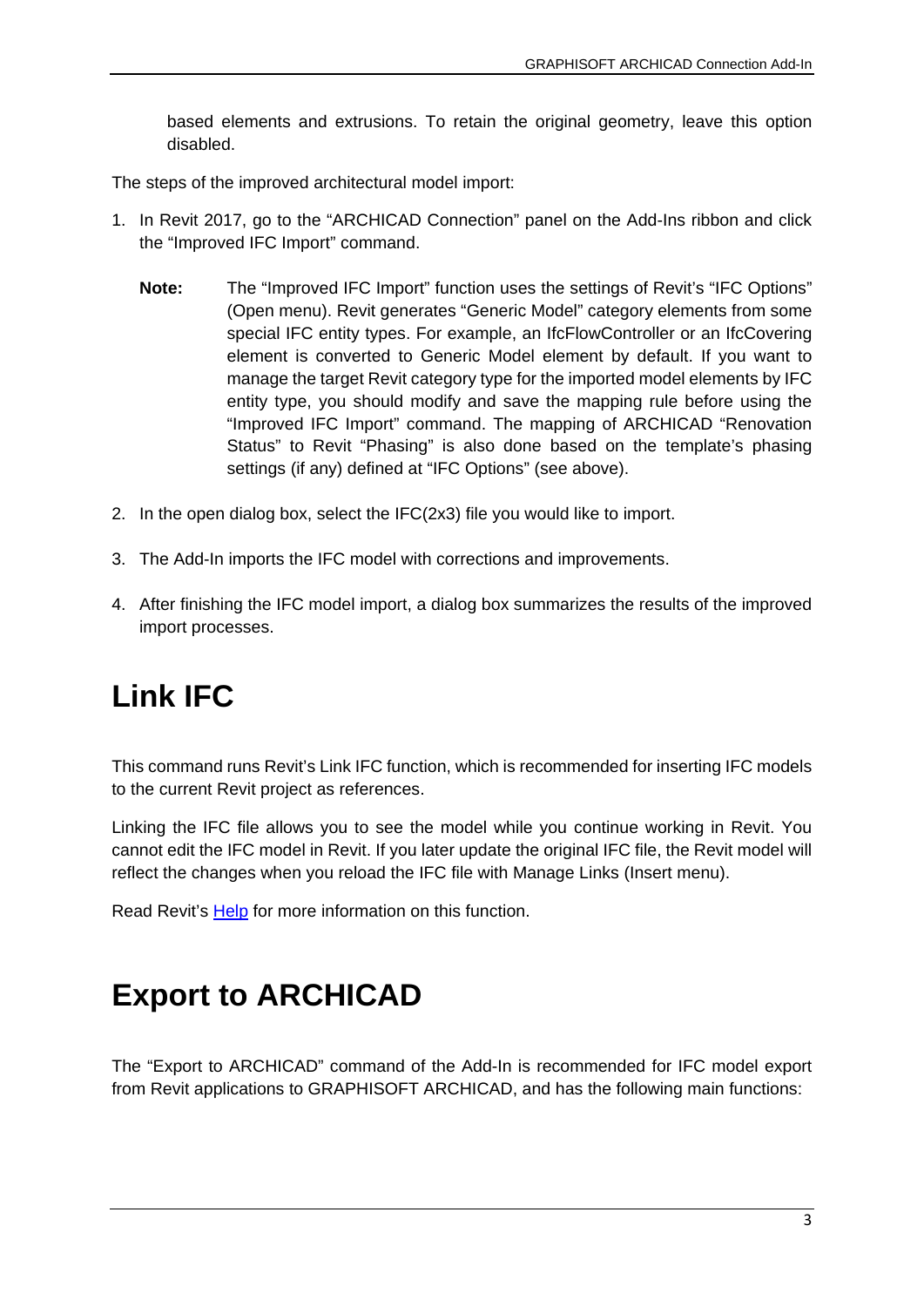# • **Direct export of IFC 2x3** (.ifc and .ifczip) **files**

**Note:** Although both ARCHICAD and Revit support the export of IFC4 files, IFC2x3 Coordination View 2.0 is currently the latest worldwide-certified IFC standard and the recommended IFC version for model sharing among different disciplines and systems. So, this Add-In exports only IFC2x3 files.

# • **Extra export improvements:**

# **Export of True North data:**

The Revit "True North" data is mapped to the correct North direction data of the IFC model.

#### - **Export of Grid elements:**

Revit Grid elements are converted to IFC Grid elements.

# - **Intelligent export of MEP elements:**

Revit MEP System elements (HVAC, Mechanical, Plumbing & Piping and Electrical Equipment) are exported with intelligent data for converting them to native MEP Modeler elements in ARCHICAD. The [GRAPHISOFT MEP Modeler](http://www.graphisoft.com/archicad/mep_modeler/) (installed in the ARCHICAD environment) recognizes the imported MEP elements as such, including their ports, and automatically identifies collisions between the imported MEP systems and the architectural models.

# - **Mapping of Revit Phasing to ARCHICAD Renovation Status:**

Revit "Phasing" data is converted to the appropriate ARCHICAD "Renovation Status".

# • **Customizable export options** (available at "Options")**:**

#### - **Phase to export:**

This option allows you to export only those elements assigned to the phase status selected here.

# - **Level of detail for some element geometry:**

This option allows you to set the tessellation level (Extra Low, Low, Medium, High) of detail when generating elements (for example building elements with complex geometry, pipe fittings etc.) with boundary representation (BREP) geometry. The higher the level you set, the more precise the exported BREP geometry will be, but the IFC file size will also increase accordingly.

# - **Export only elements visible in View:**

This option allows you to export elements that are visible in the current View. For example, you can display only the structural or MEP parts of the entire Revit project, then use this option to export these elements only.

If the current View is a 3D View, the "**Export Rooms in 3D Views**" option exports Rooms (IFC Spaces) even if they are not visible in 3D Views.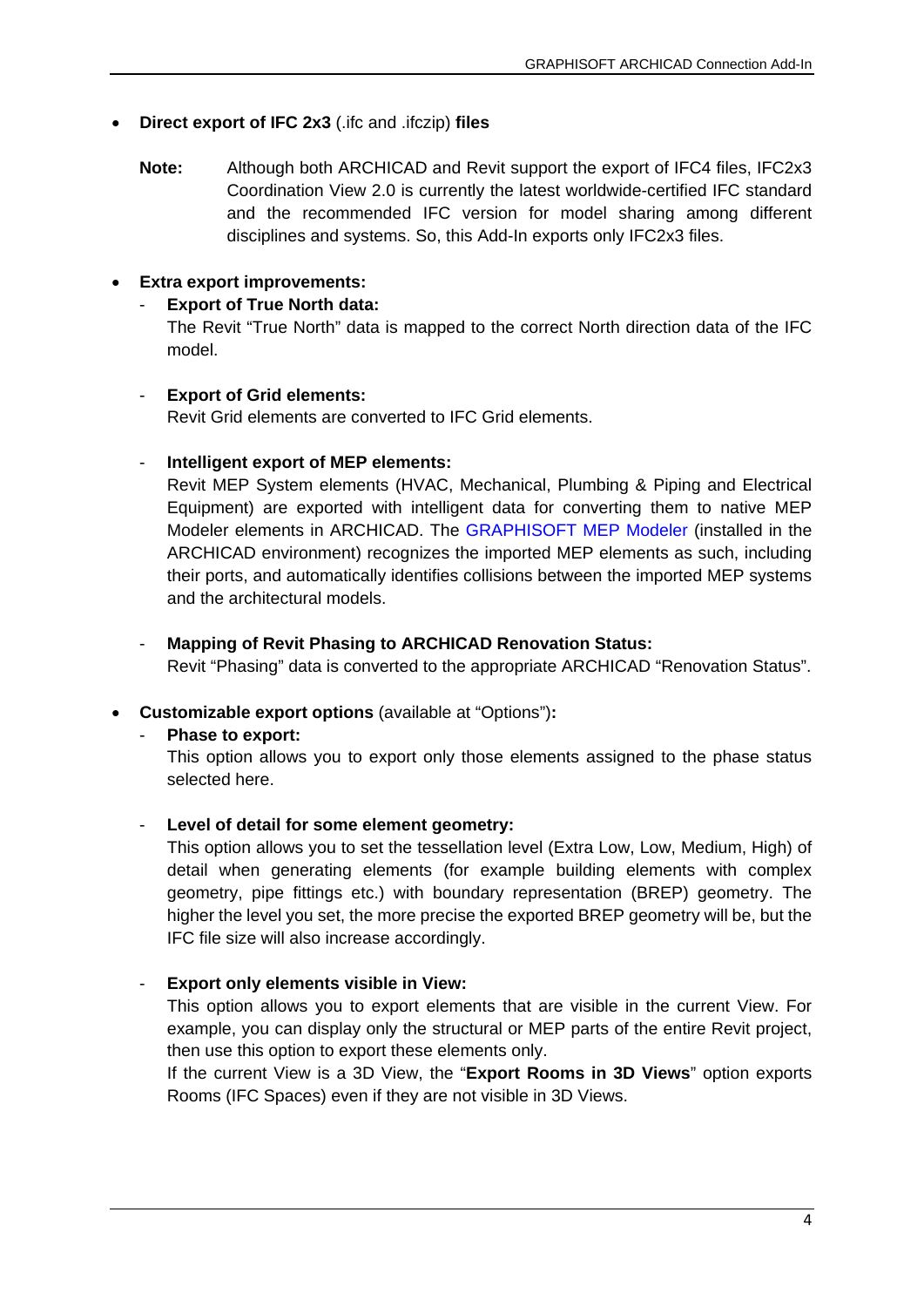#### **Notes:**

- "Visible" elements also include elements which are hidden due to hidden line or shaded mode, underlays, and elements cropped out of the View.
- Temporarily hidden elements (using temporary hide/isolate) will not be exported.
- "Revit Categories" marked as "Not Exported" (Export > Options > IFC Options) will not be exported.
- To export Rooms from a Plan View or a Section, select this option. To export Rooms from a 3D View, clear this option.
- With this option enabled, elements are exported according to the export view's current "Phase Status" (and the "Phase to export" option is not available).
- If the "Export Rooms in 3D Views" option is chosen, then all Rooms inside or touching the Section Box will be exported. In case of an inactive Section Box, all Rooms will be exported.

# - **Export Shared Coordinate System components to IFC Site:**

If all options are checked (recommended), then the IFC model is exported relative to the Survey Point. The Shared Coordinate System will be stored in the IFC Site local placement.

If no options are checked, then the IFC model is exported relative to the Project Base Point. The Shared Coordinate System is not exported.

# **Notes:**

- The Survey Point entity is available in ARCHICAD as of version 20, so an exported Survey Point is automatically mapped to the ARCHICAD Survey Point when using ARCHICAD's IFC import.
- Unclipped offsets are always ignored in IFC export.

# **Export annotation elements:**

If you check this box, export of the following 2D elements is allowed: annotation texts, annotation region details and architecture lines.

# - **Split Walls, Columns and Ducts by Level:**

Use this option to divide multi-level Walls, Columns and Ducts by Level. Such Walls, Columns and Ducts will be cut at each Level that is defined as a "Building Story".

#### **Notes:**

- If an element's base Level is not a "Building Story", then that element will be exported with a base Level corresponding to the next lower "Building Story", plus an offset as needed.
- The original elements will be split into several new elements. Thus, the IFC GUIDs ("GlobalId" IFC attribute) of the original elements will be eliminated, and the newly created elements will get new IFC GUIDs. In the receiving application, which will display the exploded element parts, the original elements will not be identifiable. Consequently, if you use this option, certain workflows that depend on tracking IFC GUIDs (such as the BCF (BIM Collaboration Format) workflow) will not work.
- If the splitting operation fails, the original solid is used.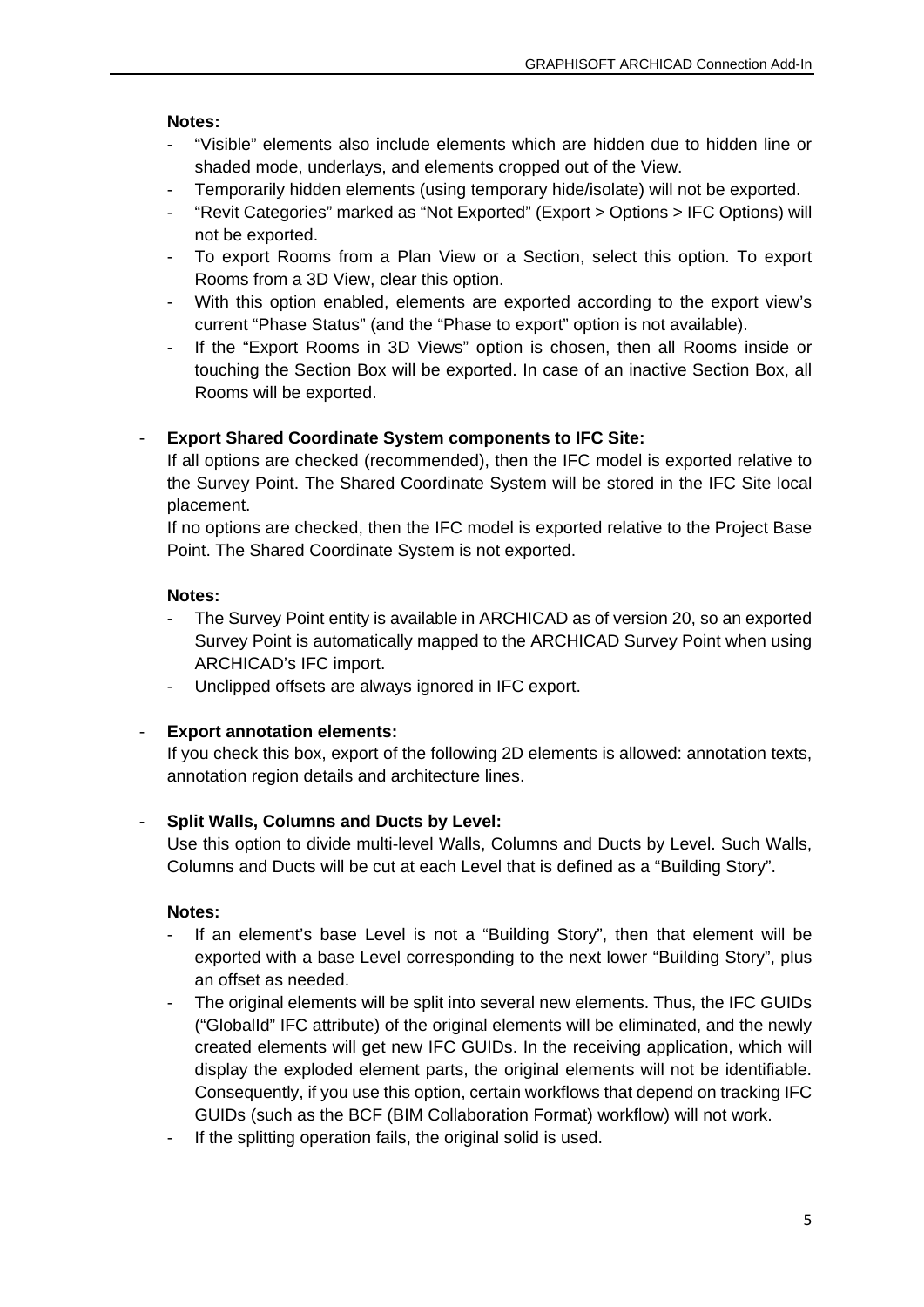# - **Export Parts as building elements:**

This option allows you to export element Parts (for example the skins of composite walls) as standalone IfcBuidingElementProxy model elements. This option is available only if the "Export only elements visible in View" option is checked.

# - **Allow use of mixed "Solid Model" representation:**

This option tries to create as many extruded geometries as possible. If you uncheck this box, the exported file may be larger and contain more BREPs (boundary representation).

# - **Export internal property sets:**

If you check this box, all Revit parameter groups are exported in specific IFC property sets (in addition to the "Common" property sets, which are always exported regardless of this option, provided that Revit data are available for them).

# - **Export Schedules as property sets:**

This option allows you to export Schedule data in specific IFC property sets. The "**Export only Schedules containing "IFC", "Pset" or "Common" in the title**" option restricts the schedules exported to only those items that contain "IFC," "Pset," or "Common" in their names.

# - **Export Family and Type name as Reference property:**

This option allows you to set the "Reference" property (of the "Common" property sets) value to "FamilyName:ElementName" or "FamilyName".

#### - **Export user defined property sets:**

This option allows you to export the Revit parameters of your project as custom-named IFC properties and in custom property set groups. The mapping rule file (.txt) can be set in the path under this option.

The steps of the improved Revit model export:

- 1. In Revit 2017, go to the "ARCHICAD Connection" panel on the Add-Ins ribbon and click the "Export to ARCHICAD" command.
	- **Note:** If you have special elements in the current model which are not supported by the default Revit export settings, you have to set their export permission in the Export > Options > IFC Options dialog. For example, to export structural connection elements categorized as Structural Connections, just type "IfcBuildingElementProxy" instead of "Not Exported". Categories marked as "Not Exported" will not be exported.
- 2. In the export dialog box, set a file name and the IFC file format (.ifc or .ifczip) for the export.
	- **Note:** The zipped IFC (.ifczip) file format is the compressed version of the normal IFC (.ifc) file format. An .ifczip file usually compresses an .ifc down by 60-80%.
- 3. Configure the export options at "Options" if necessary.